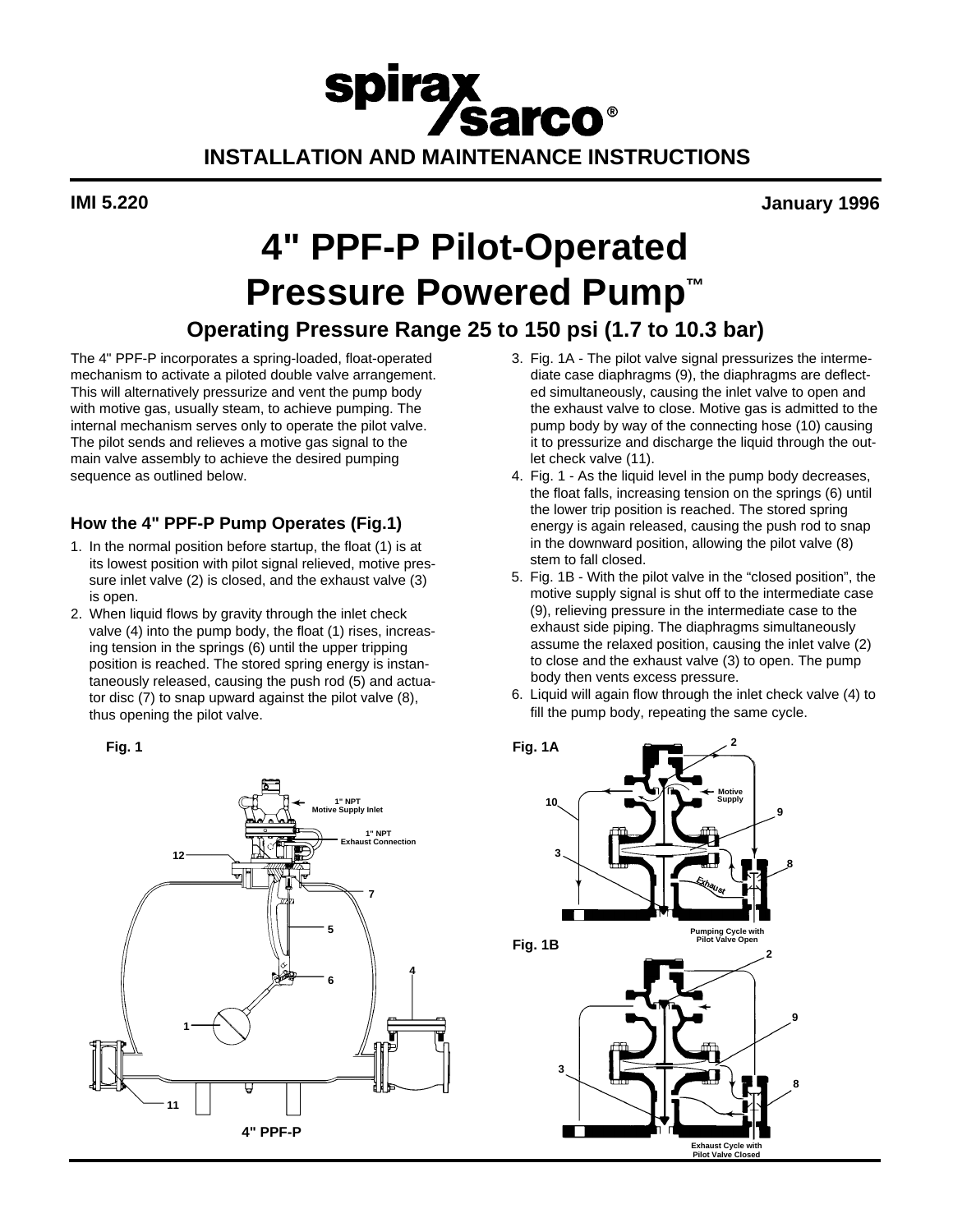### **Installation — Vented Systems (Fig. 2)**

#### **Caution:**

*Before installation or any maintenance is performed, ensure that all steam, air or gas lines are closed to prevent personnel injury.*

1. Install the pump physically below the receiver to be drained. Pump should be installed with the recommended filling head (the vertical distance between the top of the pump body and the bottom of the receiver) as shown in Fig. 2.

**Recommended Filling Head is 24" for rated capacity.** For other filling head variations, see Capacity Table on TIS 5.202.

2. To collect condensate from multiple sources and prevent equipment flooding during the pump discharge stroke, a vented receiver should be installed in a horizontal plane ahead of the pump as shown in Fig. 2. For proper vented receiver sizing, refer to "Vented Receiver" tables shown below. All inlet line fittings between pump and receiver must be fully ported.

#### **Vented Receivers**

Sufficient reservoir volume is needed above the filling head level to accept the condensate reaching the receiver during the pump discharge stroke. More importantly, the receiver must be sized to allow sufficient area for complete flash steam separation from the condensate. By sizing the receiver based on the amount of flash steam present, as shown below, there will be sufficient volume for condensate storage and sufficient area for flash steam separation. The receiver can be a length of large diameter pipe or a tank.

| <b>Flash Steam</b> | <b>Receiver</b> |        | <b>Vent Line</b> |
|--------------------|-----------------|--------|------------------|
| Up to              | Diameter        | Length | Diameter         |
| 1,000 lb/h         | 16"             | 60"    | 6"               |
| 2,000 lb/h         | 20"             | 60"    | 8"               |
| 3,000 lb/h         | 24"             | 60"    | 10"              |
| 4,000 lb/h         | 26"             | 60"    | 10"              |
| 5,000 lb/h         | 28"             | 60"    | 12"              |
| 6,000 lb/h         | 30"             | 72"    | 14"              |
| 7,000 lb/h         | 32"             | 72"    | 16"              |
| 8.000 lb/h         | 36"             | 72"    | 16"              |

If desired, receiver overflow piping can be installed as shown in Fig. 2 and piped to a suitable drain. The piping must form a loop type water seal at least 12" deep immediately after the receiver.

3. Connect the vented receiver to the inlet check valve on the pump. Connect the discharge to the return main or other installation point. For best performance, horizontal piping runs immediately ahead of the inlet check valve and after the discharge check valve should be kept to a minimum.

#### **Note:**

*To achieve rated capacity, pump must be installed with check valves as supplied by Spirax Sarco,Inc.*

4. Connect the operating medium (steam, air or gas) supply to the pump motive supply inlet connection in the inlet valve. Supply piping should have a strainer and steam trap (steam service) or drain trap (air or gas service) installed upstream of the supply inlet. The steam trap discharge should be piped into the receiver ahead of the pump. The drain trap discharge should be piped to drain, due to likelihood of oil presence. **Note:**

*When available motive pressure exceeds 150 psi, a Spirax Sarco pressure reducing valve is required to reduce pressure to the pump. The PRV outlet piping should be oversized and the valve located as far from the pump as possible. For best operation, motive pressure should be reduced to the minimum required to overcome pump back pressure and achieve the desired capacity. A safety relief valve should be installed in the motive supply piping.*

5. Pump exhaust line should be piped, unrestricted, from the exhaust valve connection to atmosphere. Piping should be vertical, whenever possible. Any horizontal piping necessary must be pitched so that it is self-draining to the pump or the receiver.

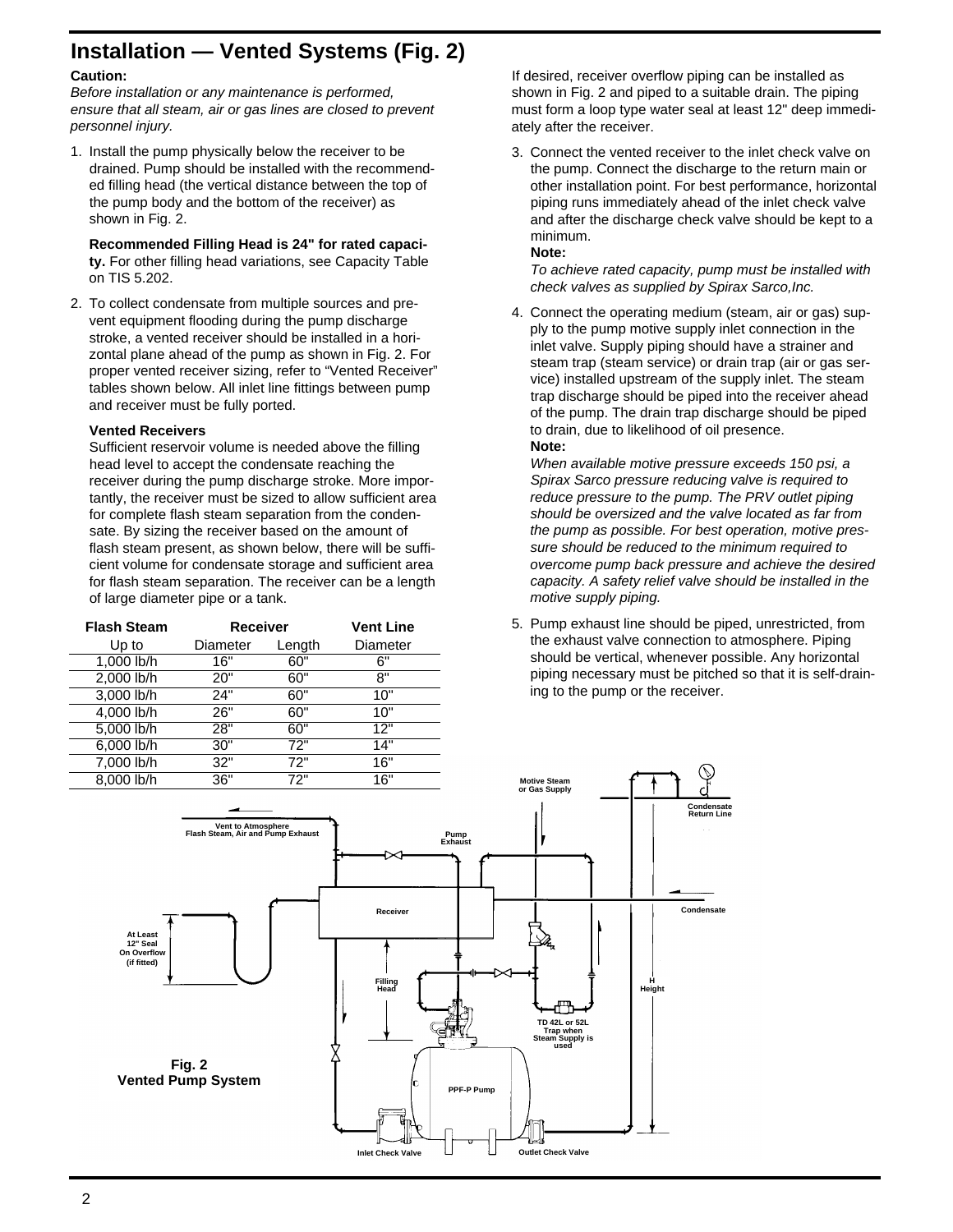### **Installation — Closed Loop Systems (Figs. 3 or 4)**

In closed loop systems, the pump is used to drain equipment with steam supply modulated by a control valve. Here the pump and equipment pressures are equalized for filling by piping the pump exhaust line back to the steam space being drained.

#### **Caution:**

*Before installation or any maintenance is performed, ensure that all steam lines are closed to prevent personnel injury.*

1. Install the pump and reservoir physically below the equipment to be drained. Pump should be installed with the recommended filling head (the vertical distance between the top of the pump body and the bottom of the reservoir) as shown in Fig. 3.

Recommended Filling Head is 24" for rated capacity. For other filling head variations, see Capacity Table on TIS 5.202.

2. To prevent equipment flooding during the pump discharge stroke, a reservoir should be installed in a horizontal plane ahead of the pump as shown in Fig. 3. For minimum reservoir sizing, refer to "Inlet Reservoir Piping" table shown below. All inlet pipe fittings between pump and reservoir must be fully ported.

#### **Inlet Reservoir Piping**

Sufficient reservoir volume is needed above the filling head level to accept condensate reaching the pump during discharge stroke. The reservoir can be a length of large diameter pipe or a tank.

| <b>Liquid Load</b> |     | <b>Pipe Size</b> |      |      |
|--------------------|-----|------------------|------|------|
| lbs/h.             | 12" | 16"              | 20"  | 24"  |
| 10,000             | 5'  | יפ               | יפ   |      |
| 20,000             | 10' |                  |      |      |
| 30,000             |     | g                | ี    |      |
| 40,000             |     | 12'              | 7.5' | ี ค' |
| 50,000             |     |                  | 9    | 6'   |

3. Connect the reservoir to the inlet check valve on the pump. Connect the discharge check valve to the return main or other installation point. For best performance,

horizontal piping runs immediately ahead of the inlet check valve and after the discharge check valve should be kept to a minimum.

#### **Note:**

*To achieve rated capacity, pump must be installed with check valves as supplied by Spirax Sarco,Inc.*

4. Connect the operating medium (steam only) supply to the pump motive supply inlet connection in the inlet valve. Supply piping should have a strainer and steam trap installed upstream of the supply inlet. The steam trap discharge should be piped into the reservoir ahead of the pump.

#### **Note:**

*When available motive pressure exceeds 150 psi, a Spirax Sarco pressure reducing valve is required to reduce pressure to the pump. The PRV outlet piping should be oversized and the valve located as far from the pump as possible. For best operation, motive pressure should be reduced to the minimum required to overcome pump back pressure and achieve the desired capacity. A safety relief valve should be installed in the motive steam piping.*

- 5. Exhaust line must be piped, unrestricted, to the steam space being drained. The exhaust line can be connected to the inlet pipe between the control valve and equipment, directly into the equipment, or into the top of the reservoir pipe depending on the pressure drop sensed across the heat exchange equipment. The pump exhaust must be equalized to the lowest possible pressure location to ensure gravity drainage to the pump. A thermostatic air vent should be installed at the highest point of the exhaust line to vent all non-condensibles during startup. Any horizontal runs in exhaust line should be pitched so that the line is self-draining.
- 6. If, at any time, the equipment supply pressure can exceed the back pressure on the pump, a properly sized float and thermostatic trap must be installed between the pump and discharge check valve as shown in Fig. 4 to prevent steam "blow-through."

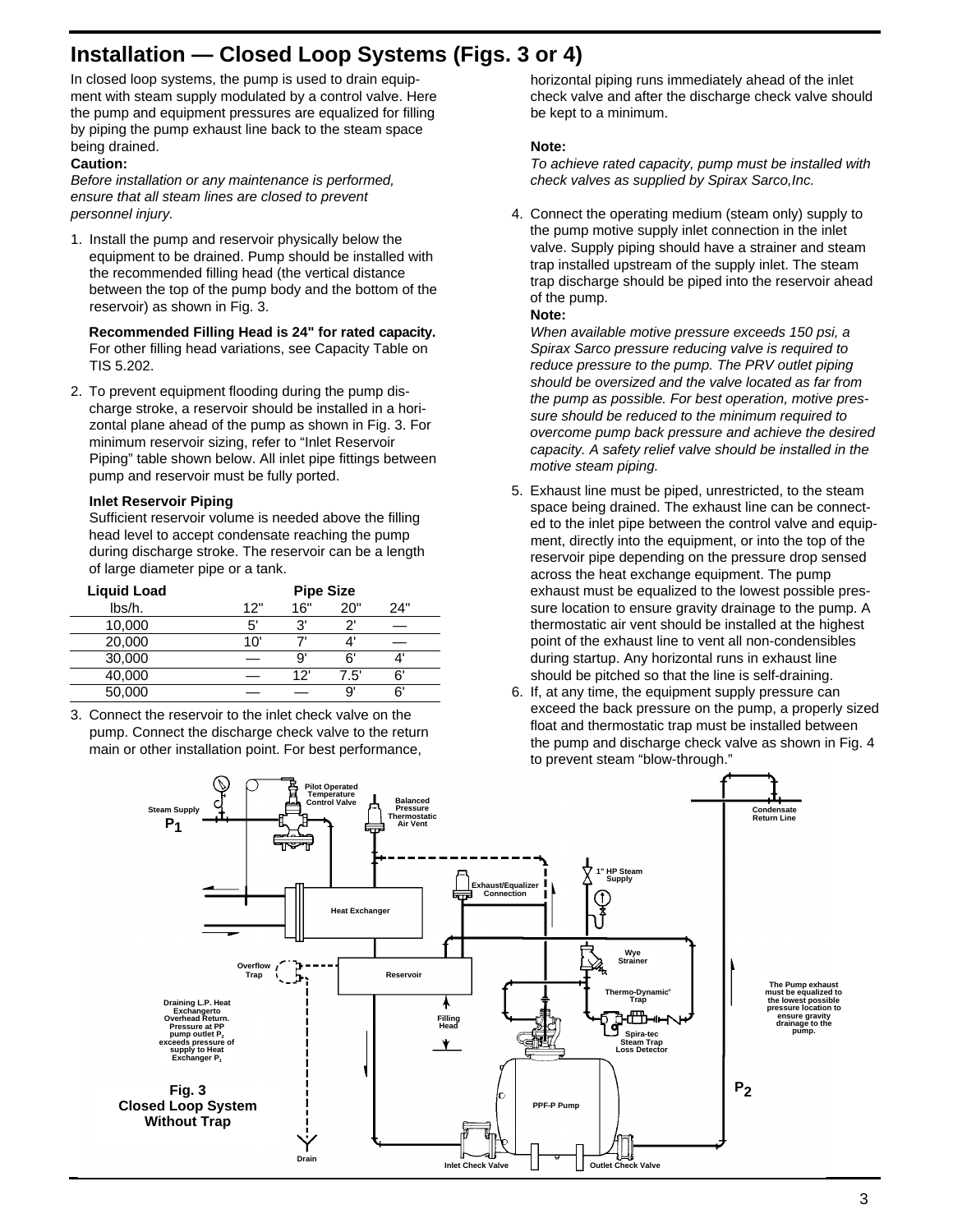

### **Installation—Multiple Pressure-Powered Pumps™**

When multiple Pressure-Powered Pumps™ are connected to a single condensate source, momentary pressure increase in an existing return line can be prevented by piping them so that the occurrence of simultaneous discharge is minimized. Follow the hookup which applies to your multiple pump applications, either ...

| • Figs. $5 & 6$  | High loads require use of multiple  |
|------------------|-------------------------------------|
|                  | pumps for capacity and "out of      |
|                  | phase" discharge is desired.        |
|                  | or                                  |
| $\bullet$ Fig. 7 | A second pump is provided primarily |

for "standby or peak load" operation.

### **Hookups for Staging Pump Operation**

Preferred hookup where enough filling head is available is shown in Fig. 5 The primary (P1) sits at grade level and all additional pumps (P2, P3, etc.) are elevated to change the "trip level" at which each will discharge. The change in elevation between successive pumps should be approximately 6" to 12". To obtain rated pump capacity, the filling head above the highest pump must equal or exceed the height specified on TIS 5.202.

Fig. 6 is an alternate hookup for use when filling head is restricted, preventing changes in pump elevation. Here the primary pump (P1) is connected closest to the supply from reservoir with higher and longer piping to each additional pump (P2, P3, etc.) Locate the higher takeoff piping above the center of the primary pump (P1) but below the receiver/ reservoir. In operation, the filling head on each pump is the same but the fill rate changes enough that the pump discharge times are staggered.

### **"Standby" Duplex Pump Hookup**

Locating the takeoff piping to the inlet of a second pump above the filling head required by the primary pump as shown in Fig. 7 makes it fill and discharge primarily when the main pump cannot handle the load. The takeoff may be from the reservoir (but below the maximum water level that can be tolerated), or lower on the supply pipe where it will operate a little more often. With its inlet piping fitted in this area, the second pump will operate primarily on peak loads or as a "standby" in the event of primary pump failure.

### **Startup Procedure (All Hookups)**

- 1. Slowly open supply (steam, air or gas) to provide pressure at the pump inlet valve. Motive supply MUST be open PRIOR TO opening condensate inlet valve. Check that trap/drainer on motive line is operational.
- 2. Open gate valve in the pump condensate inlet and discharge lines and any valves on exhaust line.
- 3. Open valve(s) ahead of unit allowing condensate to enter the receiver/reservoir and fill the pump body. Pump will discharge when full.
- 4. Observe operation for any abnormalities. Pump(s) should cycle periodically with an audible exhaust at the end of the pumping cycle. If any irregularities are observed, recheck installation instructions for proper hookup and refer to "Troubleshooting Checklist". Consult factory if necessary.
- 5. If overflow piping has been provided, check that a water seal has been established to prevent any steam from being vented during normal operation. Prime overflow piping if necessary.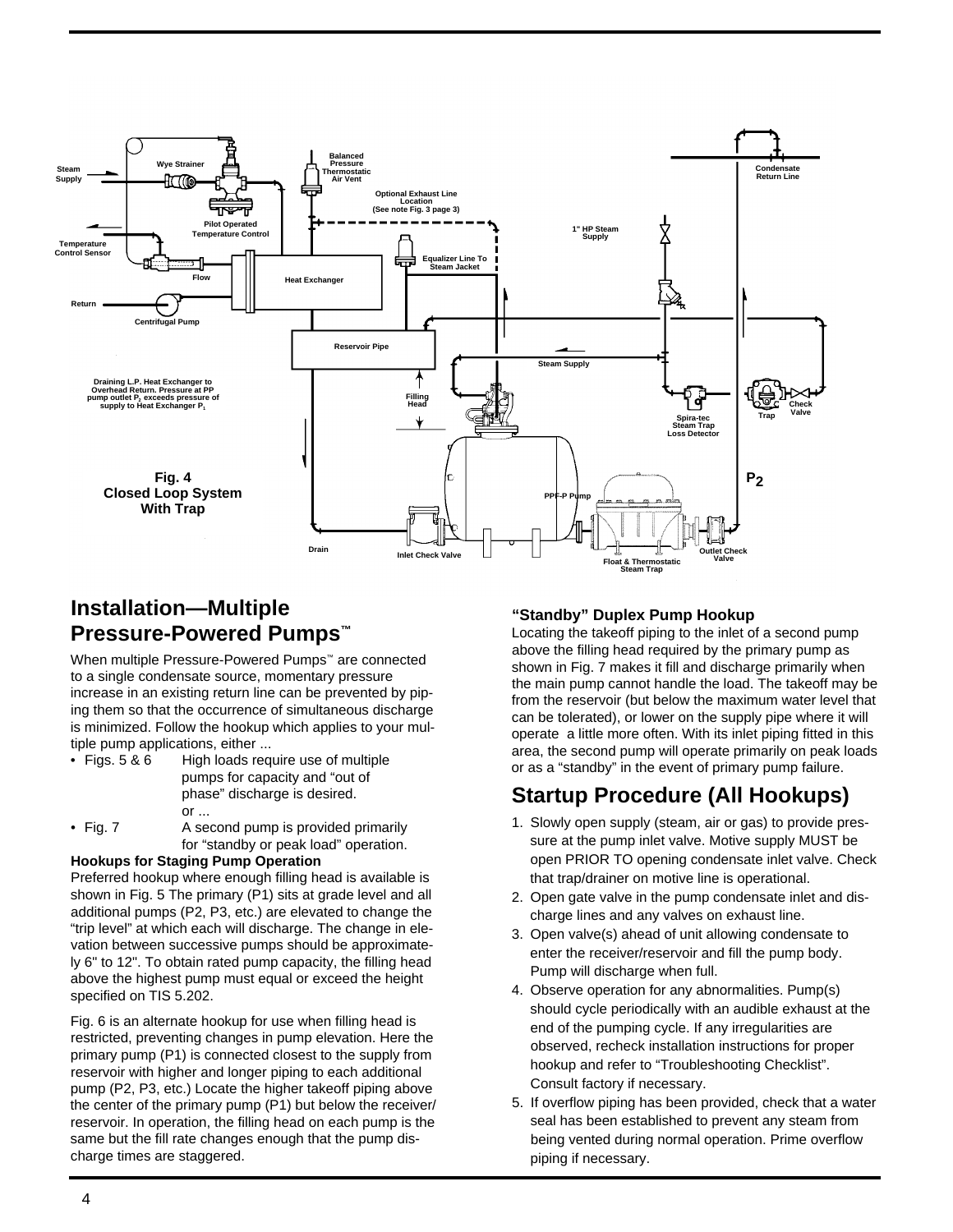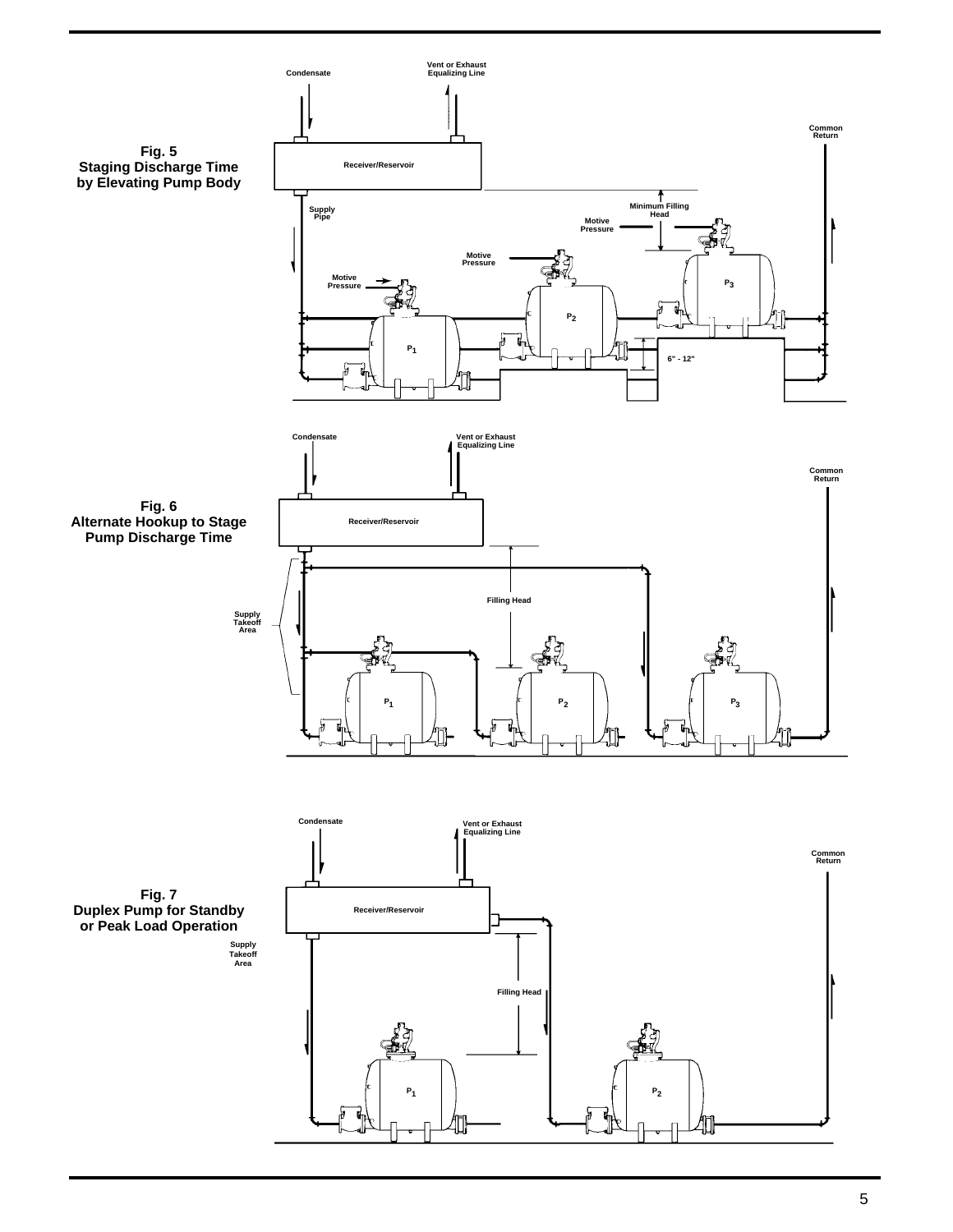### **Maintenance: Inspection & Repairs**

### **General Arrangement**

The 4" PPF-P consists of three sub-assemblies. These include the main valve, the pilot valve and the float mechanism assembly. The main valve contains both the inlet and exhaust valves and is attached to the top of the cover by means of four (4) bolts. Likewise, the pilot valve is threaded into the top of the cover and secured by a Tru-Seal<sup>®</sup> fitting. The float mechanism assembly, located within the pump body, is fastened to the cover by three (3) bolts. Inspection and repair instructions for each assembly are presented below.

### **CAUTION:**

*Before removing or disconnecting any assembly for inspection or repair, be sure that the pump is completely isolated and all components are relieved of any internal pressure. Motive supply, exhaust/equalizer, condensate inlet, and discharge lines should all be closed prior to performing any work on the pump. Maintenance and repair should only be performed by qualified personnel familiar with proper safety procedures for working with steam systems.*

## **Main Valve Assembly (Figs. 8 & 9)**

After assuring that the motive supply line has been isolated and internal pressure relieved, remove the main assembly as follows (See Fig. 8):

- 1. Break motive supply connection.
- 2. Disconnect the 1-1/2" dia. body supply hose (1) by detaching the compression swivel at the pilot 90˚ adapter.
- 3. Disconnect the three pilot signal hoses (2a, 2b, 2c) by detaching the swivel connectors at the pilot.
- 4. Remove four flange bolts (3).

### *I. INLET VALVE HEAD AND SEAT INSPECTION*

- *& REPLACEMENT (SEE FIG.9)*
	- 1. Remove cover (1) including cap, screen (2) and spring (3).
	- 2. Lift out valve head (4) and visually inspect seating surface of head and seat. Replace if either are worn or wiredrawn.
		- **Note:** Head and seat should always be replaced as a set. New head and seat set should be lapped with fine grinding compound to assure tightest possible seal.

### *II. EXHAUST VALVE HEAD, SEAT & STEM REPLACEMENT*

Notes:a)Prior to disassembly mark alignment of the upper diaphragm case (5), the intermediate case (6), and the lower diaphragm case (14) so that proper hose orientation can be achieved upon reassembly.

b) Exhaust head (12) is fixed to the stem by a pin. Consequently, the diaphragm plate (8) must first be removed in order to remove the head and stem sub-assembly.

- 1. Remove bolts (13), upper diaphragm case (5), intermediate case (6) and exhaust valve diaphragm (7) to expose the exhaust valve diaphragm plate (8).
- 2. Remove diaphragm plate adjustment cover (16) to expose adjustment cavity (9) and jam nut. Loosen and remove jam nut. Exhaust stem end is slotted to accept screwdriver to hold stem while removing nut. Remove threaded diaphragm plate (8) and exhaust valve return spring (10) so that exhaust head is free to be withdrawn in the opposite direction.
- 3. Remove exhaust valve seat (11) and withdraw stem and head (12) assembly through seat threads.
- 4. Install new exhaust head and stem assembly (12). Then install new exhaust seat and seat gasket (11).
- 5. Re-install exhaust valve return spring (10) and, while pushing spring down, thread diaphragm plate (8) onto stem.
- 6. Adjust diaphragm plate so that with exhaust head on seat, a minimal clearance (approx. 1/32") exists between plate and lower diaphragm case (14). This is accomplished by turning down the Diaphragm Plate (8) until it touches the lower Diaphragm case (14) and then backing it out 1/2 turn. Install and lock jam nut on stem to maintain this setting. Re-install adjustment cavity cover. See note (Check & Cure 6b) trouble shooting check list for reinstallation of cover (16). Be sure that any sharp edges are removed to prevent diaphragm damage.
- 7. Install exhaust valve 2-ply diaphragms (7). Align lower diaphragm case (14) with intermediate case (6) and upper diaphragm case (5) as marked in note a) to original orientation and tighten flange bolts (13).

### *III. DIAPHRAGM REPLACEMENT*

Notes:a)Prior to disassembly mark the upper diaphragm case (5), the intermediate case (6) and the lower diaphragm case (14) so that proper hose orientation can be achieved upon reassembly.

b) Each diaphragm set is 2-ply. A total of four diaphragms are used.

- 1. Remove bolts (13) upper diaphragm case (5) and intermediate case (6), to expose exhaust and inlet valve diaphragms (2-ply) sets (7) and (15).
- 2. While disassembled, press down on both diaphragm plates to be certain they move freely.
- 3. Inspect and/or replace exhaust valve diaphragm set (7) and re-install intermediate case (6) in proper orientation.
- 4. Inspect and/or replace inlet valve diaphragm set (15) and re-install inlet valve in proper orientation.
- 5. Replace all flange bolts (13) and re-torque in an alternating pattern.



**Fig. 8 4" PPF-P Main Valve Assembly and Connections**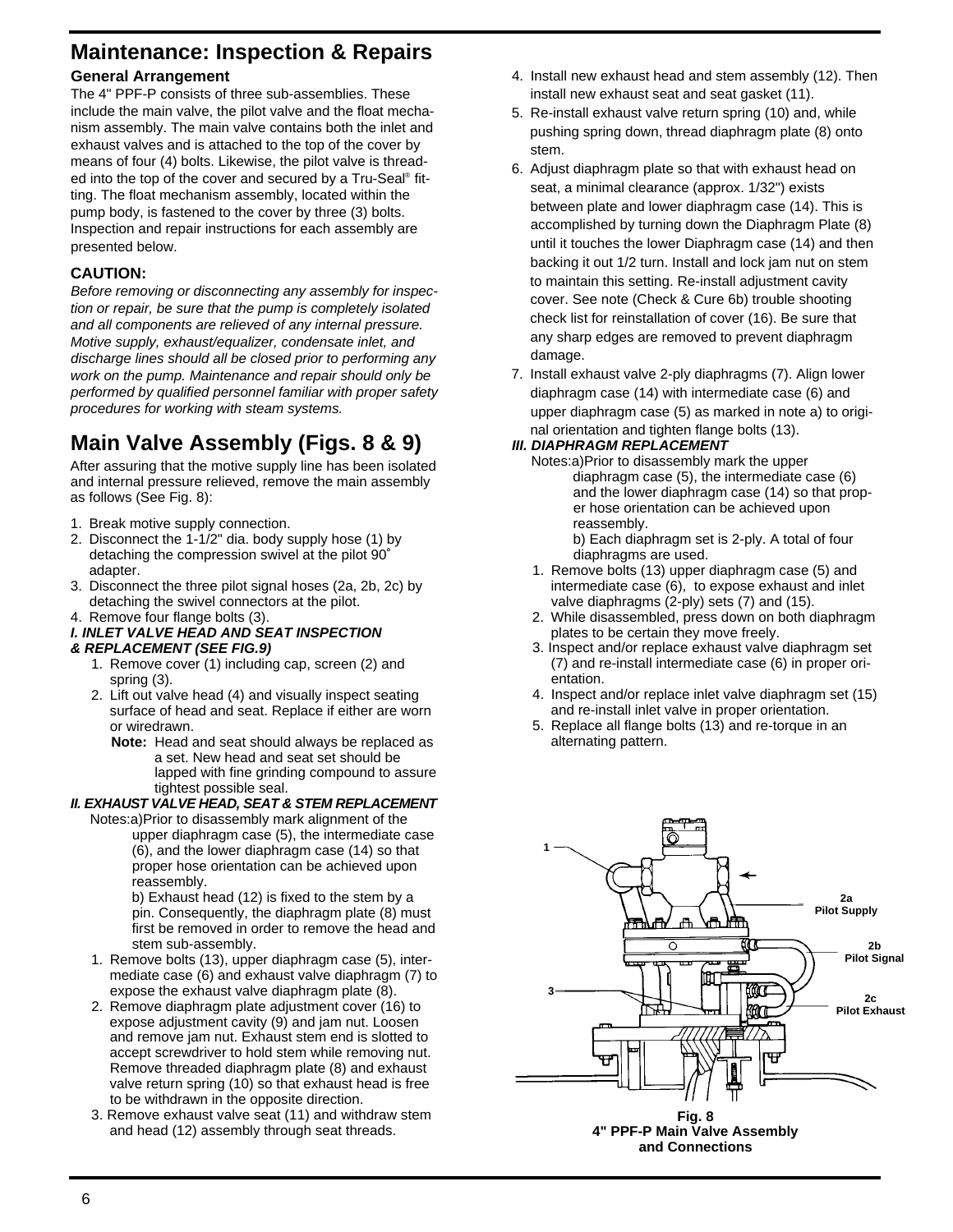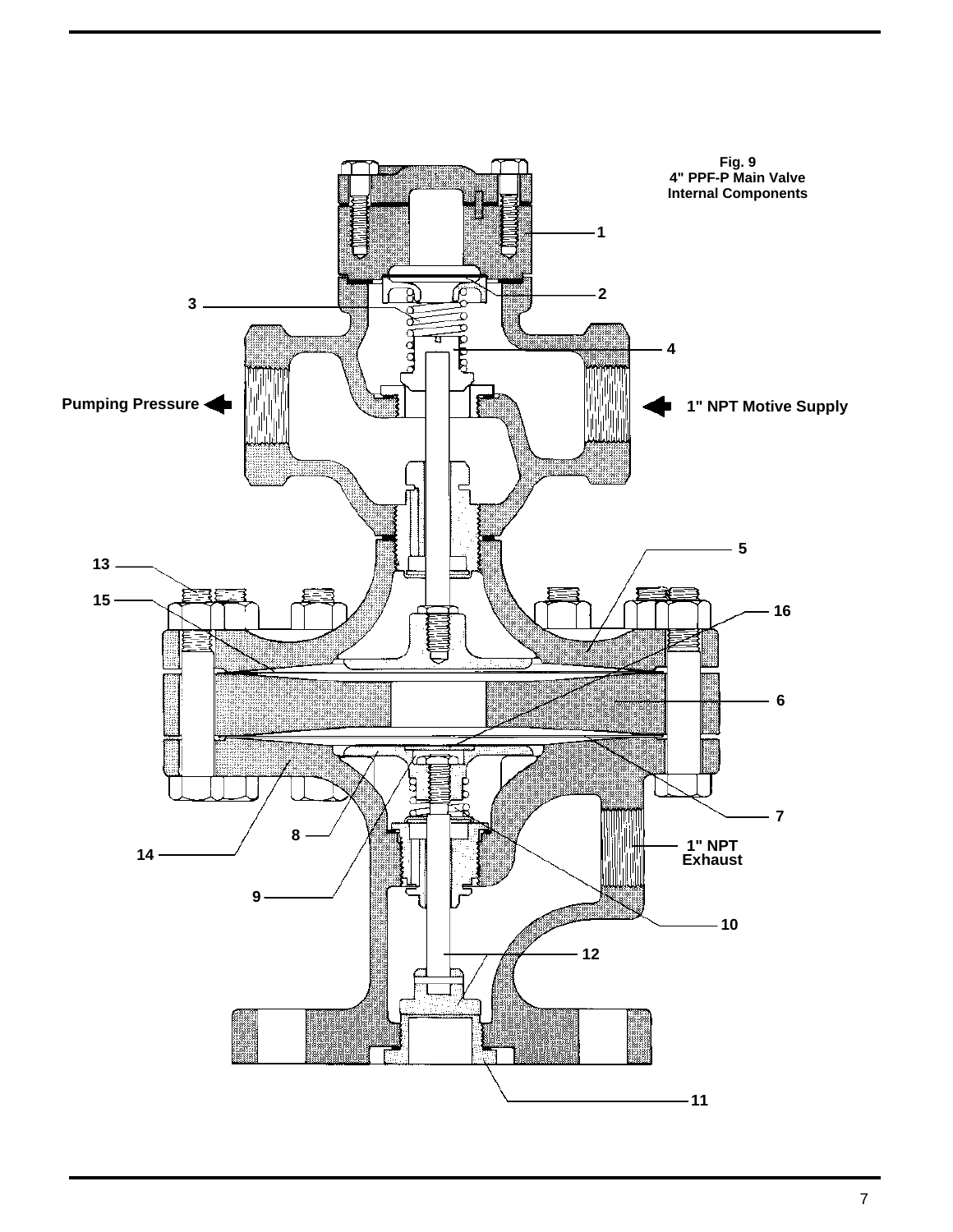### **Pilot Valve Assembly (See Fig. 10)**

Note: Operation of the pump is affected by the position of the pilot stem. Consequently, when removing pilot body from the cover, a reference dimension must be taken to assure that the same depth of engagement is maintained upon reassembly or installation of a new pilot. This dimension can be measured from the top of the pilot to the cover surface or can be noted by counting turns of the pilot body upon removal.

### *I. DISASSEMBLY AND INSPECTION*

- 1. Take and record reference dimension of pilot body engagement into the cover as noted above.
- 2. After isolating steam supply and relieving internal pressure, remove all hoses noting proper connection locations.
- 3. Loosen Tru-Seal® fitting (1) and remove pilot assembly from cover.
- 4. Remove pilot cap (2), exposing pilot valve cartridge (3 & 4).
- 5. Loosen packing gland jam nut (13) and gland stud (11). Next, remove integral head and seat cartridge (3 & 4) by lightly tapping on the end of the exposed stem (5).
- 6. Inspect and clean head and seat seating surfaces. If either are worn or wiredrawn, replacement is necessary. Stem must be clean and smooth.

#### *II. INSTALLATION OF PILOT VALVE CARTRIDGE*

- 1. Replace cartridge gaskets (6 & 7).
- 2. Align stem into packing gland (10) and insert cartridge tight against the gaskets.
- 3. Install new cap gasket (8) and re-install cap (2). Cap (2) should be torqued to *100 ft/lbs. minimum* to properly seat all gaskets.
- 4. **IMPORTANT:** Packing nut adjustment.
	- Gland stud (11) need only be finger tight once stem packing (9) has been set. Stem must move freely and have minimal resistance to motion. DO NOT OVERTIGHTEN!!! When new packing is installed, use two complete turns of 3/32" dia. Chesteron PTFE. Tighten gland stud (11) to finger tight plus 1/2 turn. Then back stud off 1/4 turn and lock jam nut (13). Manually move stem (5) back and forth repeatedly to assure smooth motion with minimal resistance before re-installing pilot valve assembly on cover.

### **Float Mechanism Assembly (See Fig. 1)**

**Note:** Other than adjustments outlined below, mechanism calibrations are factory set and tested and should not be altered without consulting the factory.

- 1. After assuring that the pump has been isolated and all internal pressure relieved, break the motive supply and exhaust/equalizer piping connections. Remove cover bolts (12) and lift the cover and mechanism assembly from the body, noting the cover orientation.
- 2. Visually inspect the mechanism to verify that it is free of excessive dirt and scale and moves freely.
- 3. Visually check springs (6). If defective, remove retaining clips and slide springs from pins. Replace with new springs (if necessary) and install retaining clips.



**Fig. 10 Pilot Valve Assembly**

- 4. With springs in place, raise float (1) until just prior to tripping point (springs at maximum extension). Measure the centerline to centerline distance between spring pins. A distance of 3-1/32" or less indicates excessive mechanism wear which may limit performance and lead to binding or spring breakage. If excessive mechanism wear is noted, the mechanism should be rebuilt and recalibrated. (Rebuild Kit, Stk # 66951)
- 5. Before re-assembly, check actuator disc (7) to pilot stem clearance setting. With float in the down position, a gap of .120"  $\pm$  0.005" should exist. Readjust actuator disc (7) as necessary to reach this setting and lock with jam nut and lockwasher. Be careful not to damage float mechanism when inserting into pump body. Align the cover correctly before tightening cover bolts (12).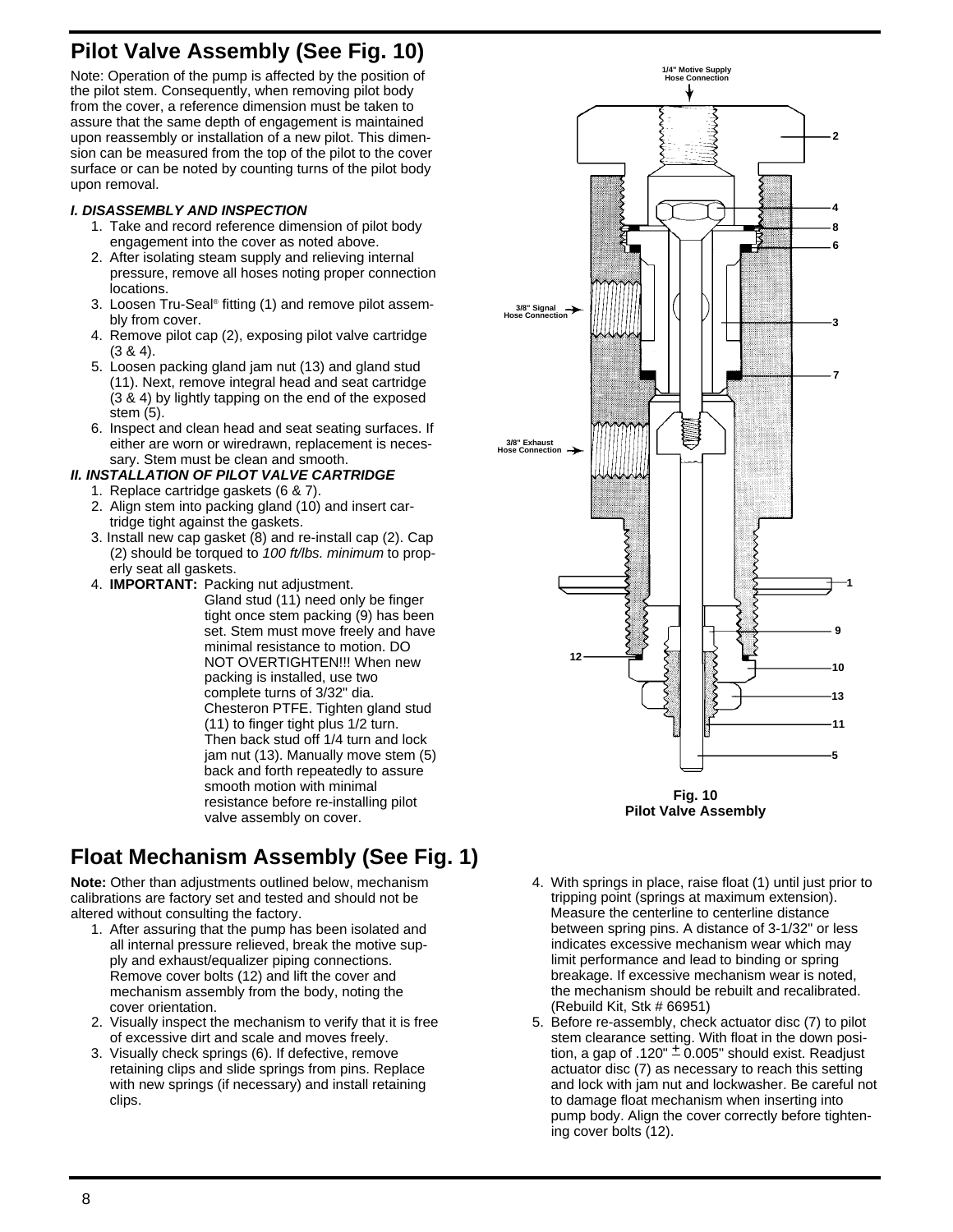### **4" PPF-P Pump Troubleshooting Checklist**

**If a correctly sized pump does not operate properly an incorrect hookup is suspect in new installations. For existing installations when the pump operates occasionally or not at all, the cause is often a change in system supply or back pressure conditions beyond the original design parameters. With the system conditions and problem symptoms determined, check the following and correct as necessary.**

#### *Caution:*

*Installation and troubleshooting should be performed by qualified service personnel. Before breaking any connections of the pump or piping system, every effort should be made to assure that internal pressure has been relieved and that the motive supply line is shut off to prevent inadvertent discharge of the pump. When breaking any connection, piping/bolts should be removed slowly so that if the line is under pressure, this fact will be apparent before completely removing the pump or component. Always relieve pressure before breaking any joint.*

### **4" PPF-P Pressure Powered Pump™ Troubleshooting Checklist**

| <b>Symptom</b>                                                                                                   | <b>Cause</b>                                                 | <b>Check and Cure</b>                                                                                                                                                                                                                                                                                                                                                                                                                                                                                                                                                                                                            |
|------------------------------------------------------------------------------------------------------------------|--------------------------------------------------------------|----------------------------------------------------------------------------------------------------------------------------------------------------------------------------------------------------------------------------------------------------------------------------------------------------------------------------------------------------------------------------------------------------------------------------------------------------------------------------------------------------------------------------------------------------------------------------------------------------------------------------------|
| 1. Pump fails to operate on startup.                                                                             | 1. a) Motive supply closed or blocked.                       | 1. a) Slowly open valve(s) to supply motive<br>pressure to pump. Discharge of<br>pump contents will take considerable<br>time if pump body is completely<br>flooded. Initial pump discharge time<br>can be shortened by manually<br>draining pump prior to opening<br>steam supply.                                                                                                                                                                                                                                                                                                                                              |
|                                                                                                                  | b) Condensate inlet line closed.                             | b) Open all valves to allow condensate to<br>reach pump.                                                                                                                                                                                                                                                                                                                                                                                                                                                                                                                                                                         |
|                                                                                                                  | c) Condensate discharge line closed.                         | c) Open all valves to allow free discharge<br>from pump to destination.                                                                                                                                                                                                                                                                                                                                                                                                                                                                                                                                                          |
|                                                                                                                  | d) Motive pressure insufficient to<br>overcome backpressure. | d) Check motive pressure and static<br>backpressure. Adjust motive pressure<br>to 15-20 psi higher than static back-<br>pressure at discharge check valve.                                                                                                                                                                                                                                                                                                                                                                                                                                                                       |
|                                                                                                                  | e) Pump air-locked.                                          | e) On vented system, assure that vent<br>line is unrestricted to atmosphere and<br>self-draining to the pump or receiver.<br>On a closed system, isolate the pump<br>from the pressurized space being<br>drained. (Exhaust/Equalizer line<br>closed.) Break exhaust connection at<br>pump cover. Keep personnel clear of<br>exhaust connection. If pump begins to<br>cycle, air locking has occurred.<br>Recheck that exhaust/equalizer is in<br>accordance with installation instruc-<br>tions. Install a thermostatic air vent at<br>a high point in the exhaust line.<br>Assure that the equalizer line is self-<br>draining. |
| 2 Supply line/equipment flooded, but<br>pump appears to cycle normally (peri-<br>odic audible exhaust observed). | 2. a) Pump undersized                                        | 2. a) Verify rated capacity per TIS 5.202<br>capacity table. Install additional pump<br>as required.                                                                                                                                                                                                                                                                                                                                                                                                                                                                                                                             |
|                                                                                                                  | b) Insufficient filling head.                                | b) Verify required filling head per<br>TIS 5.202. Lower pump to achieve<br>required filling head.                                                                                                                                                                                                                                                                                                                                                                                                                                                                                                                                |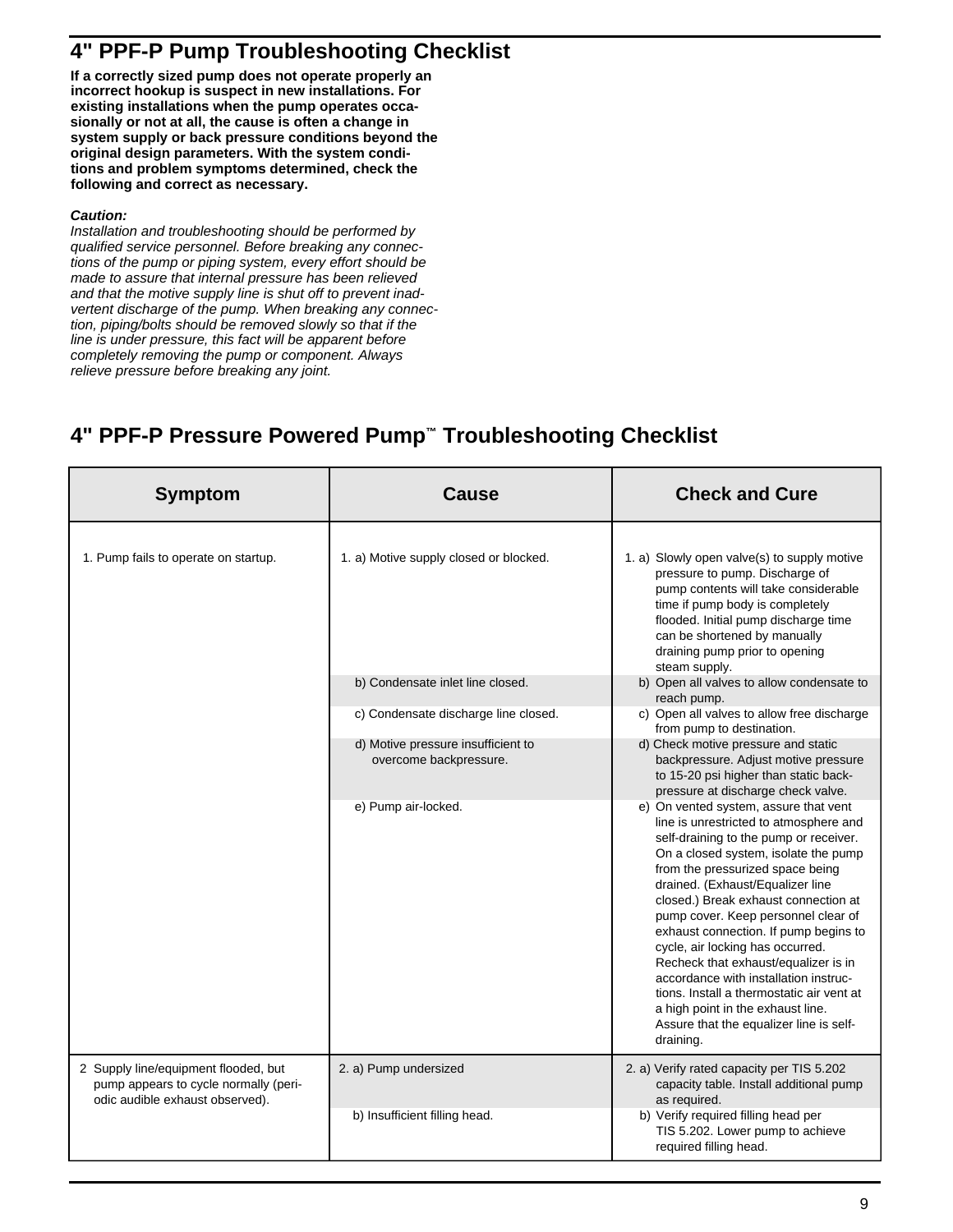| <b>Symptom</b>                                                    | <b>Cause</b>                                                                                    | <b>Check and Cure</b>                                                                                                                                                                                                                                                                                                                                                                                                                                                                                                                                                                                                                                                                                                                                                                                                 |
|-------------------------------------------------------------------|-------------------------------------------------------------------------------------------------|-----------------------------------------------------------------------------------------------------------------------------------------------------------------------------------------------------------------------------------------------------------------------------------------------------------------------------------------------------------------------------------------------------------------------------------------------------------------------------------------------------------------------------------------------------------------------------------------------------------------------------------------------------------------------------------------------------------------------------------------------------------------------------------------------------------------------|
| 2. continued from previous page                                   | c) Insufficient motive pressure to achieve<br>rated capacity.                                   | c) Check motive pressure setting and<br>maximum backpressure during<br>operation. Compare to capacity table<br>of TIS 5.202. Increase motive<br>pressure as required to meet load<br>conditions.                                                                                                                                                                                                                                                                                                                                                                                                                                                                                                                                                                                                                      |
|                                                                   | d) Restriction in condensate inlet line.                                                        | d) Verify that fully ported fittings are<br>used. Blowdown the strainer, if fitted.<br>Check that all valves are fully open.                                                                                                                                                                                                                                                                                                                                                                                                                                                                                                                                                                                                                                                                                          |
|                                                                   | e) Inlet check valve stuck open.                                                                | e) Isolate inlet check valve and relieve line<br>pressure. Remove cap and visually<br>inspect head, seat and stem. Clean<br>seating surfaces and reinstall or<br>replace, if necessary.                                                                                                                                                                                                                                                                                                                                                                                                                                                                                                                                                                                                                               |
|                                                                   | f) Restriction in exhaust/equalization line.                                                    | f) Assure that exhaust/equalizer line is<br>unrestricted and self draining with no<br>water sealed portions. (See1e)                                                                                                                                                                                                                                                                                                                                                                                                                                                                                                                                                                                                                                                                                                  |
| 3. Supply line/equipment flooded and<br>pump has stopped cycling. | 3. a) Exhaust/Equalizer restricted causing<br>vapor lock. (Vented or closed loop)               | 3. a) Assure that exhaust/equalizer line is<br>unrestricted and self-draining. On<br>closed loop systems, be sure that air<br>vent is operational. (See 1e)                                                                                                                                                                                                                                                                                                                                                                                                                                                                                                                                                                                                                                                           |
|                                                                   | b) Inlet check valve stuck closed.                                                              | b) Isolate pump and check valve.<br>Remove cap and visually inspect<br>head and seat. Clean seating sur-<br>faces, check movement, and reinstall<br>or replace, if necessary.                                                                                                                                                                                                                                                                                                                                                                                                                                                                                                                                                                                                                                         |
|                                                                   | c) Discharge line closed or blocked.                                                            | c) Check motive pressure and static<br>backpressure (at pump discharge). If<br>equal, a closed or blocked discharge<br>line is suspected. Check all valves<br>downstream of pump to assure an<br>unobstructed discharge.                                                                                                                                                                                                                                                                                                                                                                                                                                                                                                                                                                                              |
|                                                                   | d) Discharge check valve stuck closed.                                                          | d) After checking per 3c) above, isolate<br>discharge check valve and relieve<br>line pressure. Disassemble and<br>visually inspect head and seat area.<br>Clean seating surfaces, check move-<br>ment and reinstall or replace, if nec-<br>essary.                                                                                                                                                                                                                                                                                                                                                                                                                                                                                                                                                                   |
|                                                                   | e) Insufficient motive pressure.                                                                | e) If motive pressure is below static<br>backpressure, increase motive pres-<br>sure setting to 15-20 psig above<br>static backpressure. Do not exceed<br>rated pressure limits of the pump.                                                                                                                                                                                                                                                                                                                                                                                                                                                                                                                                                                                                                          |
|                                                                   | f) Float mechanism faults.<br>i) Broken springs<br>ii) Ruptured float<br>iii) Mechanism binding | f) With motive supply and exhaust/<br>equalizer line (closed loop only)<br>closed, fit pressure gauge to 3/8"<br>NPT plugged connection in interme-<br>diate case. CAUTION: HOT CON-<br>DENSATE MAY BE PRESENT<br>WHEN REMOVING 3/8" PIPE PLUG.<br>Slowly open motive steam supply<br>and observe if intermediate case is<br>pressurized. If a pressure signal in<br>excess of 15 psig is noted, a main<br>valve failure is indicated. See 3h)<br>below. If no pressure signal is<br>observed, a mechanism or pilot valve<br>fault is indicated. Completely isolate<br>pump and remove cover/mechanism<br>assembly from pump body. Examine<br>springs and float for obvious defects.<br>Stroke mechanism and check for any<br>source of binding or increased<br>friction. Repair and/or replace all<br>defects noted. |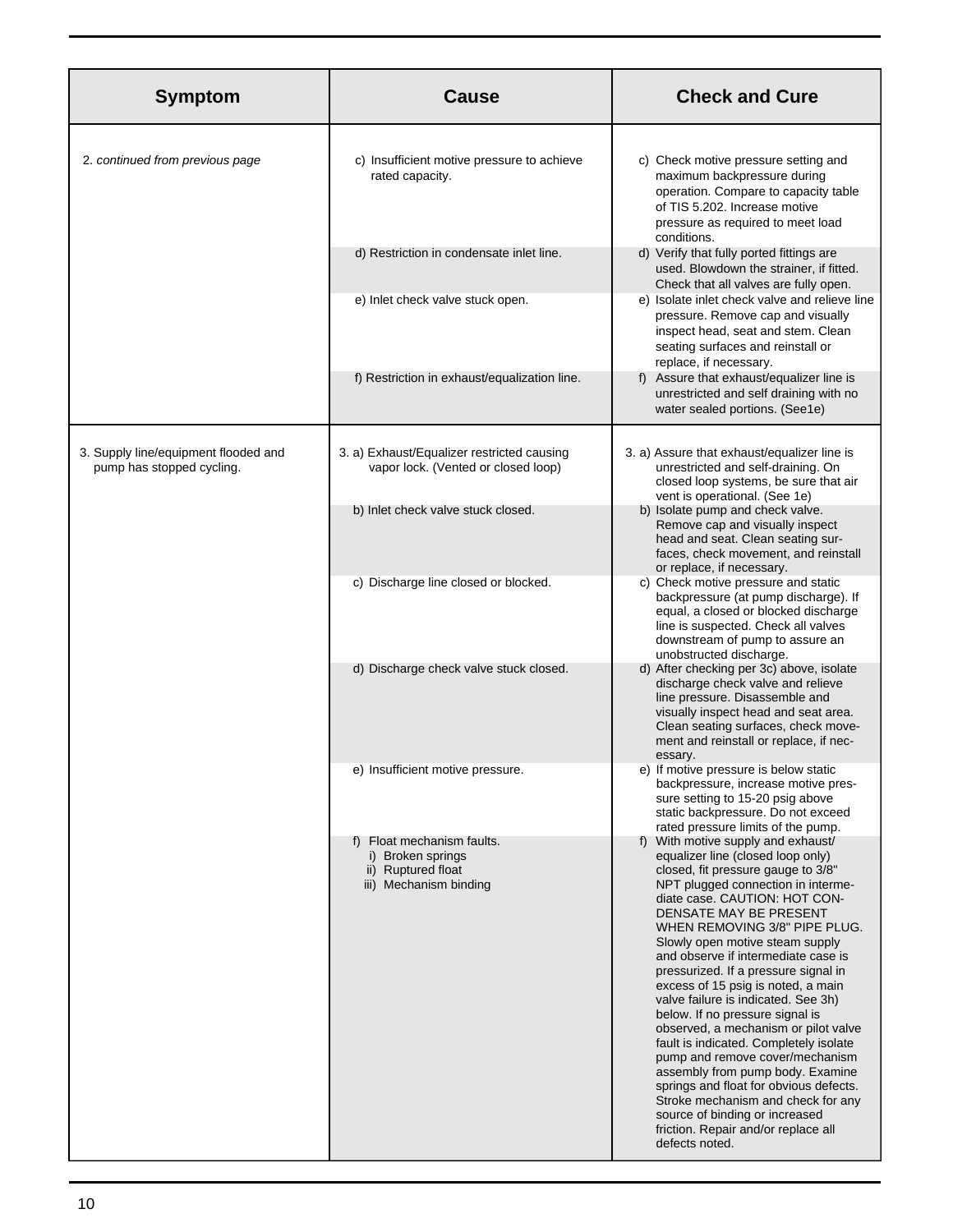| <b>Symptom</b>                                                                                        | <b>Cause</b>                                                                                                                                                                                                          | <b>Check and Cure</b>                                                                                                                                                                                                                                                                                                                                                                                                                                                                                                                                                                                                                                                                                                                                                                                                                                            |
|-------------------------------------------------------------------------------------------------------|-----------------------------------------------------------------------------------------------------------------------------------------------------------------------------------------------------------------------|------------------------------------------------------------------------------------------------------------------------------------------------------------------------------------------------------------------------------------------------------------------------------------------------------------------------------------------------------------------------------------------------------------------------------------------------------------------------------------------------------------------------------------------------------------------------------------------------------------------------------------------------------------------------------------------------------------------------------------------------------------------------------------------------------------------------------------------------------------------|
| 3. continued from previous page                                                                       | g) Pilot valve fault.                                                                                                                                                                                                 | g) After determining possible pilot valve<br>failure as outlined in 3f) above,<br>manually move pilot valve stem back<br>and forth and check for binding. If no<br>stem binding is noted, remove pilot<br>valve assembly from cover.<br>Disassemble and visually inspect<br>seating surfaces for wear or foreign<br>matter. Clean or replace parts in<br>accordance with instructions in<br>"Maintenance: Inspection & Repairs"<br>section of this manual.                                                                                                                                                                                                                                                                                                                                                                                                       |
|                                                                                                       | h) Main valve fault.                                                                                                                                                                                                  | h) After determining possible main valve<br>failure as outlined in 3f) above,<br>remove main valve assembly from<br>cover. Disassemble and inspect per<br>instructions in "Maintenance:<br>Inspection & Repairs" section of this<br>manual. Check that inlet valve and<br>exhaust valve stems move freely,<br>diaphragms are free of defects, inlet<br>valve and exhaust valve seating sur-<br>faces are clean and free of foreign<br>matter. Clean and repair/replace as<br>necessary.                                                                                                                                                                                                                                                                                                                                                                          |
| 4. Chattering or banging in return main<br>after pump discharges.                                     | 4. a) Vacuum created at pump outlet after<br>discharge because of acceleration/<br>deceleration of large water slug in<br>return main (usually results from long<br>horizontal run with multiple rises and<br>drops.) | 4. a) Install a vacuum breaker at the top of<br>the lift (at high point in return line).<br>For pressurized return systems, an<br>air eliminator may be required down-<br>stream of the vacuum breaker.                                                                                                                                                                                                                                                                                                                                                                                                                                                                                                                                                                                                                                                          |
|                                                                                                       | b) Steam "blow through" into condensate<br>return line.                                                                                                                                                               | b) Check condensate inlet pressure and<br>static backpressure at the pump dis-<br>charge. If inlet pressure equals or<br>exceeds static backpressure, a "blow<br>through" problem is suspected. On<br>vented systems, check for leaking<br>traps discharging into condensate<br>inlet line which would increase inlet<br>line pressure. Replace any faulty<br>traps.<br>On closed loop systems, if conden-<br>sate inlet pressure can exceed static<br>backpressure under normal operation<br>(i.e. either through high equipment<br>operation pressure via a modulating<br>control valve or significant decrease<br>in static return main pressure), a<br>pump/trap combination is required.<br>The steam trap will prevent passage<br>of steam into the return main and<br>allow the pump to discharge normally<br>when condensate is present.<br>(See Fig. 4) |
| 5. Vent line discharging excessive flash<br>steam during fill cycle (vented installa-<br>tions only). | 5. a) Faulty steam traps discharging live<br>steam into condensate inlet line.<br>(See also 4b, "Steam Blow-through.")                                                                                                | 5. a) Check for leaking traps discharging into<br>condensate return. Repair or replace<br>faulty traps. (See also 4b, "Steam<br>Blow-through.")                                                                                                                                                                                                                                                                                                                                                                                                                                                                                                                                                                                                                                                                                                                  |
|                                                                                                       | b) Excessive flash steam being vented<br>through pump.                                                                                                                                                                | b) Vent receiver ahead of pump.                                                                                                                                                                                                                                                                                                                                                                                                                                                                                                                                                                                                                                                                                                                                                                                                                                  |
|                                                                                                       | c) Main valve assembly stuck or worn.                                                                                                                                                                                 | c) See 3h) above.                                                                                                                                                                                                                                                                                                                                                                                                                                                                                                                                                                                                                                                                                                                                                                                                                                                |